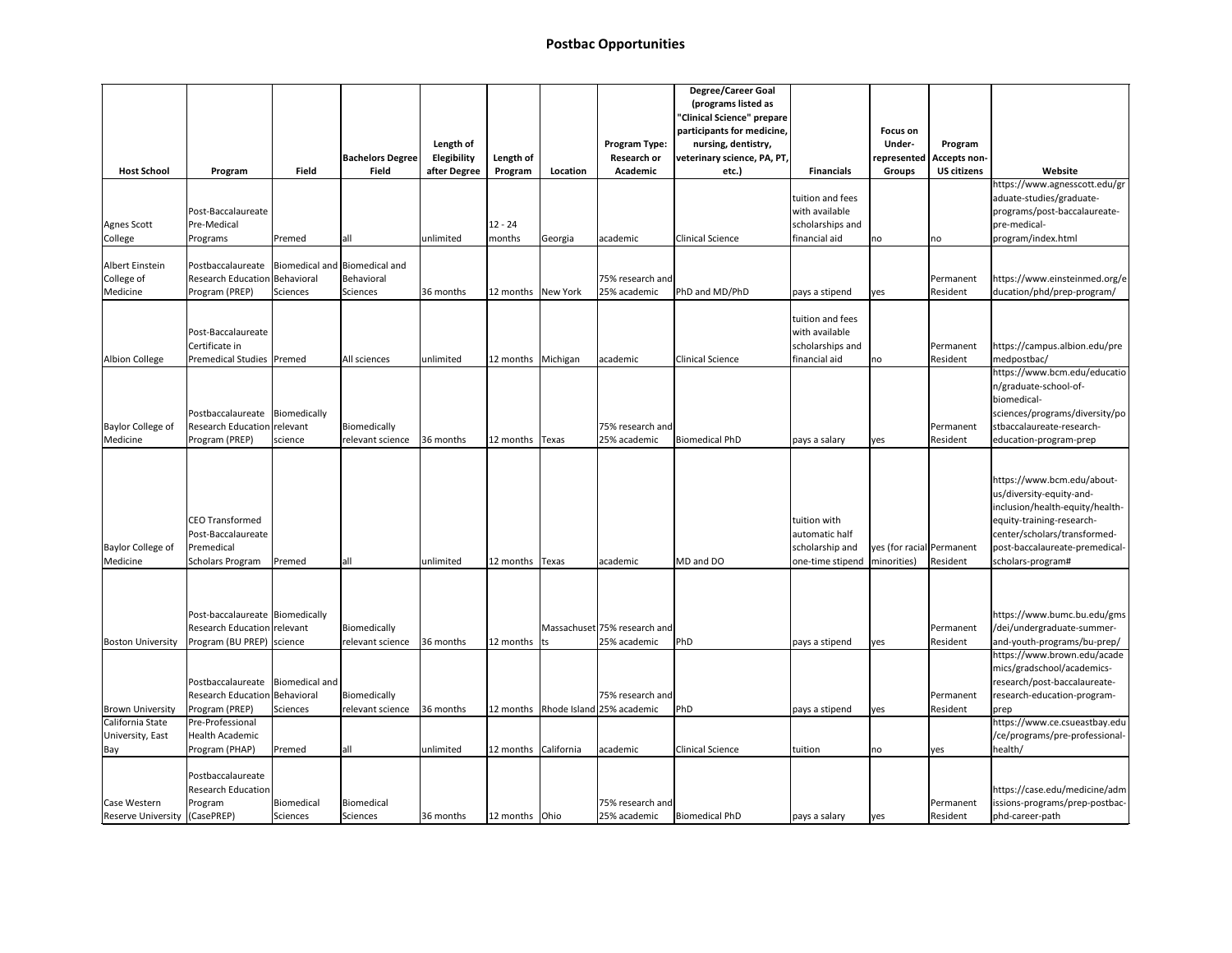| <b>Case Western</b><br>Centers for Disease Public Health<br>Control and<br>Prevention (CDC)<br>Charles R. Drew | Post-baccalaureate<br>Readiness<br>Instruction for<br>bioMedical<br>Reserve University   Education (PRIME)<br>Associate Program<br>(PHAP)<br><b>Enhanced Post</b><br>Baccalaureate | Premed<br>Public Health | lall<br> all | unlimited<br>24 months | $12 - 24$<br>months<br>24 months   multiple | Ohio               | academic<br>research               | MD and DO<br>Public Health | tuition and fees<br>with available<br>scholarships and<br>financial aid<br>pays a salary<br>tuition and fees<br>with available | no<br>no | <b>yes</b><br><b>yes</b>                          | https://case.edu/medicine/pri<br>$\vert$ me/<br>https://www.cdc.gov/phap/ind<br>ex.html                                               |
|----------------------------------------------------------------------------------------------------------------|------------------------------------------------------------------------------------------------------------------------------------------------------------------------------------|-------------------------|--------------|------------------------|---------------------------------------------|--------------------|------------------------------------|----------------------------|--------------------------------------------------------------------------------------------------------------------------------|----------|---------------------------------------------------|---------------------------------------------------------------------------------------------------------------------------------------|
|                                                                                                                | Certificate Program<br>in Pre-Medicine                                                                                                                                             |                         | all          |                        | 12 months California                        |                    | academic                           | MD                         | financial aid                                                                                                                  |          |                                                   | https://www.cdrewu.edu/com/                                                                                                           |
| University<br>Concordia College                                                                                | Post Bacc Pre-<br><b>Medical Program</b>                                                                                                                                           | Premed<br>Premed        | lall         | unlimited<br>unlimited | $12 - 24$<br>months                         | Minnesota          | academic                           | <b>Clinical Science</b>    | tuition and fees<br>with available<br>financial aid                                                                            | no<br>no | <b>yes</b><br>Permanent<br>Resident               | PBPMProgram<br>https://concordiacontinuingstu<br>dies.com/graduate-accelerated-<br>post-bacc/post-baccalaureate-<br>premedical/       |
| Creighton<br>University                                                                                        | <b>Pre-Medical Post-</b><br>Baccalaureate                                                                                                                                          | Premed                  | All sciences | unlimited              | 12 months Nebraska                          |                    | academic                           | MD                         | tuition with<br>available<br>scholarships and<br>financial aid                                                                 | no       | lyes                                              | https://www.creighton.edu/hea<br>Ithsciences/diversity/post-<br>baccalaureate-programs/pre-<br>medical-post-baccalaureate-<br>program |
| Creighton                                                                                                      | Pre-Dental Post-                                                                                                                                                                   |                         |              |                        |                                             |                    |                                    |                            | tuition with<br>available<br>scholarships and                                                                                  |          |                                                   | https://www.creighton.edu/hea<br>Ithsciences/diversity/post-<br>baccalaureate-programs/pre-<br>dental-post-baccalaureate-             |
| University                                                                                                     | Baccalaureate                                                                                                                                                                      | PreDental               | All sciences | unlimited              | 12 months Nebraska                          |                    | academic                           | DDS and DMD                | financial aid                                                                                                                  | no       | lves                                              | program                                                                                                                               |
|                                                                                                                | Drexel Pathway to<br>Medical School                                                                                                                                                |                         |              |                        |                                             | Pennsylvani        |                                    |                            | tuition and fees<br>with available                                                                                             |          | Permanent                                         | https://drexel.edu/medicine/ac<br>ademics/graduate-<br>school/drexel-pathway-to-                                                      |
| <b>Drexel University</b>                                                                                       | (DPMS)<br>Master of Science<br>in Biomedical                                                                                                                                       | Premed                  | all          | unlimited              | 12 months $ a $                             | Pennsylvani        | academic                           | Drexel MD                  | financial aid<br>tuition and fees<br>with available                                                                            | yes      | Resident                                          | medical-school/<br>https://drexel.edu/medicine/ac<br>ademics/graduate-                                                                |
| <b>Drexel University</b>                                                                                       | Studies (MBS)                                                                                                                                                                      | Premed                  | all          | unlimited              | 24 months                                   |                    | academic                           | MD                         | financial aid                                                                                                                  | no       | no                                                | school/biomedical-studies/                                                                                                            |
|                                                                                                                | Interdisciplinary<br><b>Health Sciences</b>                                                                                                                                        |                         |              |                        |                                             |                    | Pennsylvani academic with          |                            | tuition and fees<br>with available                                                                                             |          | yes (if<br>received<br>bachelor's                 | https://drexel.edu/medicine/ac<br>ademics/graduate-<br>school/interdisciplinary-health-                                               |
| <b>Drexel University</b>                                                                                       | (HIS)<br><b>Evening Post-</b><br>baccalaureate Pre-                                                                                                                                | Premed                  | all          | unlimited              | 24 months $ a$                              | Pennsylvani        | optional research Clinical Science |                            | financial aid<br>tuition and fees<br>with available                                                                            | no       | from Drexel)<br>Permanent                         | sciences/<br>https://drexel.edu/medicine/ac<br>ademics/graduate-<br>school/evening-post-                                              |
| <b>Drexel University</b>                                                                                       | medical Program                                                                                                                                                                    | Premed                  | all          | unlimited              | 24 months                                   |                    | academic                           | Clinical Science           | financial aid                                                                                                                  | no       | Resident                                          | baccalaureate-pre-medical/                                                                                                            |
| <b>Drexel University</b>                                                                                       | <b>Intensive Medical</b><br>Sciences (IMS)                                                                                                                                         | Premed                  | lall         | unlimited              | 9 months                                    | Pennsylvani        | academic                           | MD                         | tuition and fees<br>with available<br>financial aid                                                                            | no       | yes (if<br>received<br>bachelor's<br>from Drexel) | https://drexel.edu/medicine/ac<br>ademics/graduate-<br>school/intensive-medical-<br>sciences/                                         |
| Duke University                                                                                                | Master of<br>Biomedical                                                                                                                                                            |                         |              |                        |                                             | North              |                                    |                            | tuition and fees<br>with available<br>scholarships and                                                                         |          |                                                   | https://medschool.duke.edu/ed<br>ucation/health-professions-<br>education-programs/master-<br>biomedical-sciences/program-            |
| School of Medicine Sciences                                                                                    |                                                                                                                                                                                    | Premed                  | All sciences | unlimited              | 12 months Carolina                          |                    | academic                           | <b>Clinical Science</b>    | financial aid                                                                                                                  | no       | no                                                | overview                                                                                                                              |
| <b>Elms College</b>                                                                                            | Pre-medical<br>Postbaccalaureate<br>Certificate Program   Premed                                                                                                                   |                         | all          | unlimited              | $12 - 24$<br>months                         | Massachuset<br> ts | academic                           | <b>Clinical Science</b>    | tuition and fees<br>with available<br>financial aid                                                                            | no       | lyes                                              | https://www.elms.edu/graduat<br>e-studies/postbaccalaureate-<br>programs/postbaccalaureate-<br>premedical-program/                    |
|                                                                                                                |                                                                                                                                                                                    |                         |              |                        |                                             |                    |                                    |                            |                                                                                                                                |          |                                                   |                                                                                                                                       |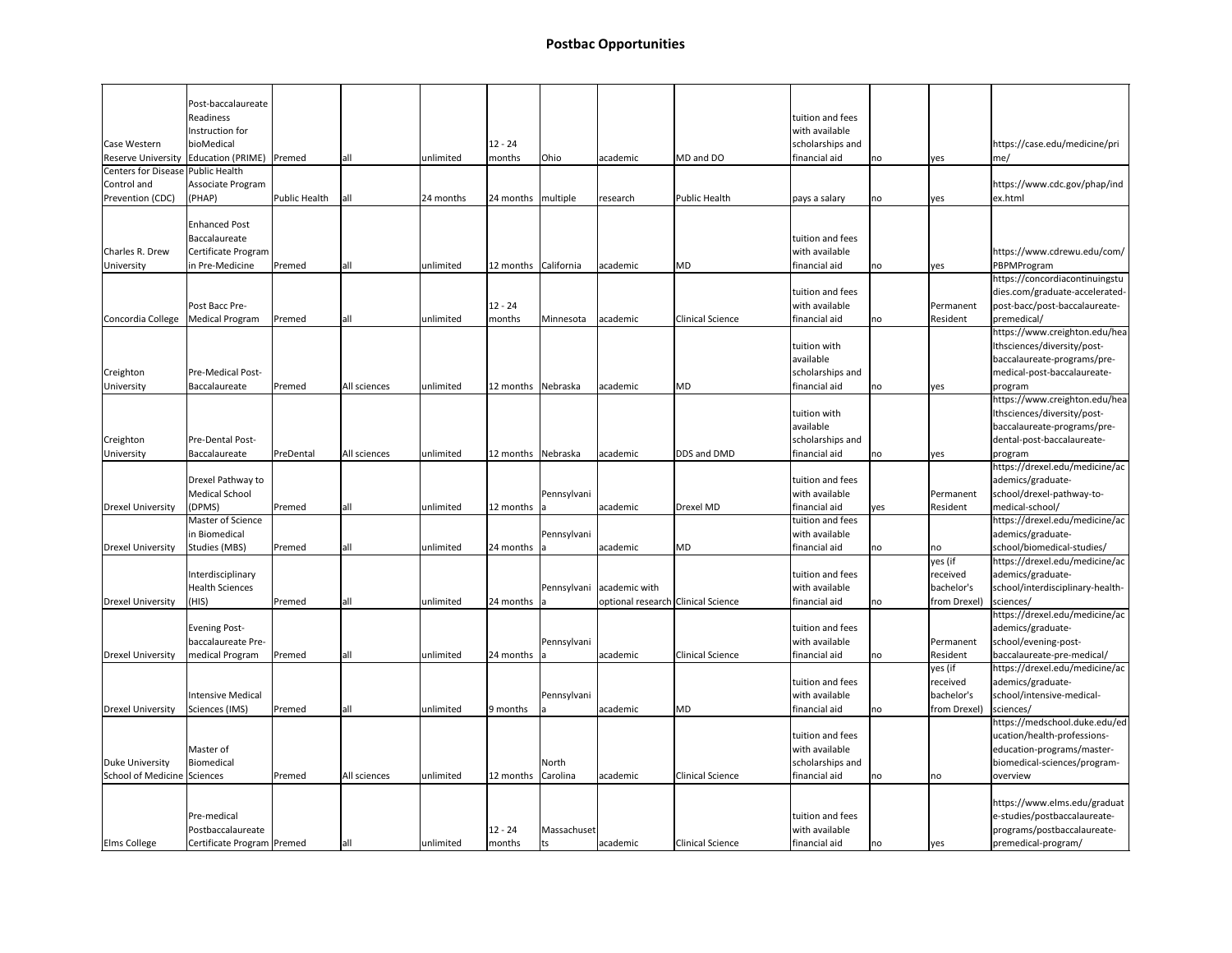|                                    | Pre-Physician                                                     |               |                  |            |                       |               |                              |                                    |                                    |      |           | https://www.elms.edu/graduat<br>e-studies/postbaccalaureate- |
|------------------------------------|-------------------------------------------------------------------|---------------|------------------|------------|-----------------------|---------------|------------------------------|------------------------------------|------------------------------------|------|-----------|--------------------------------------------------------------|
|                                    | Associate<br>(Physician                                           |               |                  |            | $12 - 24$             | Massachuset   |                              |                                    | tuition and fees<br>with available |      |           | programs/postbaccalaureate-<br>pre-physician-assistant-      |
| <b>Elms College</b>                | Assistant) Program   Premed                                       |               | lall             | unlimited  | months                | lts           | academic                     | PA                                 | financial aid                      | no   | yes       | program/                                                     |
|                                    | The Post-                                                         |               |                  |            |                       |               |                              |                                    |                                    |      |           |                                                              |
|                                    | Baccalaureate<br>Program at the                                   |               |                  |            |                       |               |                              |                                    |                                    |      |           |                                                              |
|                                    | Max Planck Florida                                                |               |                  |            |                       |               |                              |                                    |                                    |      |           |                                                              |
|                                    | Institute for                                                     |               |                  |            |                       |               |                              |                                    |                                    |      |           | https://mpfi.org/training/postb                              |
| Florida Institute for Neuroscience |                                                                   |               | Biomedically     |            | $12 - 24$             |               |                              | Biomedical PhD and                 |                                    |      |           | acs/#program-details-and-                                    |
| Neuroscience                       | (MPFI)                                                            | Neuroscience  | relevant science | 36 months  | months                | Florida       | research                     | MD/PhD                             | pays a salary                      | no   | no        | requirements                                                 |
| George Mason                       |                                                                   |               |                  |            |                       |               |                              |                                    |                                    |      |           |                                                              |
| University                         | Advanced                                                          |               |                  |            |                       | Virginia (one |                              |                                    |                                    |      |           |                                                              |
| and Georgetown                     | Biomedical                                                        |               |                  |            |                       | course in     |                              |                                    | tuition with                       |      |           |                                                              |
| <b>University Medical</b>          | Sciences Program                                                  | Biomedical    |                  |            |                       | Washington    |                              | <b>Research and Clinical</b>       | available financial                |      |           | https://science.gmu.edu/georg                                |
| Center (GUMC)                      | (GeorgeSquared)                                                   | Sciences      | all              | unlimited  | 9 months              | $ DC\rangle$  | academic                     | Sciences                           | aid                                | no   | yes       | esquared                                                     |
| George                             | <b>Graduate</b><br>Certificate in<br>Anatomical &                 |               |                  |            |                       |               |                              |                                    | tuition with                       |      |           | https://anatomy.smhs.gwu.edu<br>/graduate-certificate-       |
| Washington                         | Translational                                                     |               |                  |            | $12 - 24$             | Washington    |                              |                                    | available financial                |      | Permanent | anatomical-translational-                                    |
| University                         | Sciences (GCATS)                                                  | Premed        | all              | unlimited  | months                | DC            | academic                     | <b>Clinical Science</b>            | aid                                | no   | Resident  | sciences-gcats                                               |
|                                    | Graduate School of<br><b>Arts and Sciences</b><br>(GSAS) Research |               |                  |            |                       |               | Massachuset 75% research and |                                    |                                    |      | Permanent | https://gsas.harvard.edu/divers                              |
| <b>Harvard University</b>          | Scholar Initiative                                                | Life Sciences | Life Sciences    | 36 months  | 12 months $ ts $      |               | 25% academic                 | Life Sciences PhD                  | pays a stipend                     | lyes | Resident  | ity/research-scholar-initiative                              |
| <b>Hospital for Special</b>        |                                                                   |               |                  |            |                       |               |                              |                                    |                                    |      |           | https://www.hss.edu/post-                                    |
| <b>Surgery Research</b>            | Post-Baccalaureate   Biomedical                                   |               |                  |            | $12 - 24$             |               |                              |                                    |                                    |      |           | baccalaureate-training-                                      |
| Institute                          | <b>Training Program</b>                                           | Sciences      | All sciences     | 36 months  | months                | New York      | research                     | PhD and MD                         | pays a salary                      | no   | no        | program.asp                                                  |
|                                    |                                                                   |               |                  |            |                       |               |                              |                                    |                                    |      |           |                                                              |
| Icahn School of                    | Postbaccalaureate                                                 |               |                  |            |                       |               |                              |                                    |                                    |      |           |                                                              |
| Medicine at Mount                  | Research Education Biomedical                                     |               | Biomedical       |            |                       |               |                              | 75% research and Biomedical PhD or |                                    |      | Permanent | https://icahn.mssm.edu/educat                                |
| Sinai                              | Program (PREP)                                                    | Sciences      | Sciences         | 36 months  | 12 months   New York  |               | 25% academic                 | MD/PhD                             | pays a stipend                     | lyes | Resident  | ion/non-degree/prep                                          |
|                                    | Postbaccalaureate                                                 |               |                  |            |                       |               |                              |                                    |                                    |      |           |                                                              |
|                                    | Research Education Health and life   Biomedically                 |               |                  |            |                       |               | 75% research and             |                                    |                                    |      | Permanent |                                                              |
| Indiana University                 | Program (IPREP)                                                   | sciences      | relevant science | 36 months  | 12 months             | Indiana       | 25% academic                 | PhD                                | pays a salary                      | yes  | Resident  | http://iprep.iupui.edu/                                      |
|                                    |                                                                   |               |                  |            |                       |               |                              |                                    |                                    |      |           | https://www.jax.org/education-                               |
|                                    |                                                                   |               |                  |            |                       |               |                              |                                    |                                    |      |           | and-learning/pre-and-                                        |
|                                    | Research Intern                                                   |               |                  |            | $12 - 24$             | Connecticut   |                              |                                    |                                    |      |           | postdoctoral-program/postbacc-                               |
| Jackson Laboratory Program         |                                                                   | Genetics      | All sciences     | unilimited | months                | and Maine     | research                     | PhD                                | pays a salary                      | no   | no        | researcher                                                   |
|                                    |                                                                   |               |                  |            |                       |               |                              |                                    |                                    |      |           | https://www.hopkinsmedicine.                                 |
| Johns Hopkins                      | Postbaccalaureate<br><b>Research Education Biomedical</b>         |               | Biomedical       |            |                       |               | 75% research and             |                                    |                                    |      | Permanent | org/som/opportunities-high-<br>school-undergraduate-postbac- |
| University                         | Program (PREP)                                                    | Sciences      | Sciences         | 36 months  | 12 months   Maryland  |               | 25% academic                 | PhD and MD/PhD                     | pays a salary                      | lyes | Resident  | students/prep.html                                           |
|                                    |                                                                   |               |                  |            |                       |               |                              |                                    |                                    |      |           |                                                              |
|                                    | Postbaccalaureate                                                 |               |                  |            |                       |               |                              |                                    |                                    |      |           |                                                              |
| LSU Health, New                    | Research Education Biomedical                                     |               |                  |            |                       |               | 75% research and             |                                    |                                    |      | Permanent | http://www.medschool.lsuhsc.e                                |
| Orleans                            | Program (PREP)                                                    | Sciences      | All sciences     | 36 months  | 12 months   Louisiana |               | 25% academic                 | <b>Biomedical PhD</b>              | pays a stipend                     | yes  | Resident  | du/prep                                                      |
|                                    |                                                                   |               |                  |            |                       |               |                              |                                    | tuition and fees                   |      |           |                                                              |
|                                    | <b>Biology Post-</b>                                              |               |                  |            |                       |               |                              |                                    | with available                     |      |           | https://www.mmm.edu/acade                                    |
| Marymount                          | Baccalaureate                                                     |               |                  |            |                       |               |                              |                                    | scholarships and                   |      |           | mics/natural-sciences/biology-                               |
| Manhattan College   Program        |                                                                   | Premed        | lall             | unlimited  | 12 months   New York  |               | academic                     | Clinical Science                   | financial aid                      | no   | yes       | post-baccalaureate-program/                                  |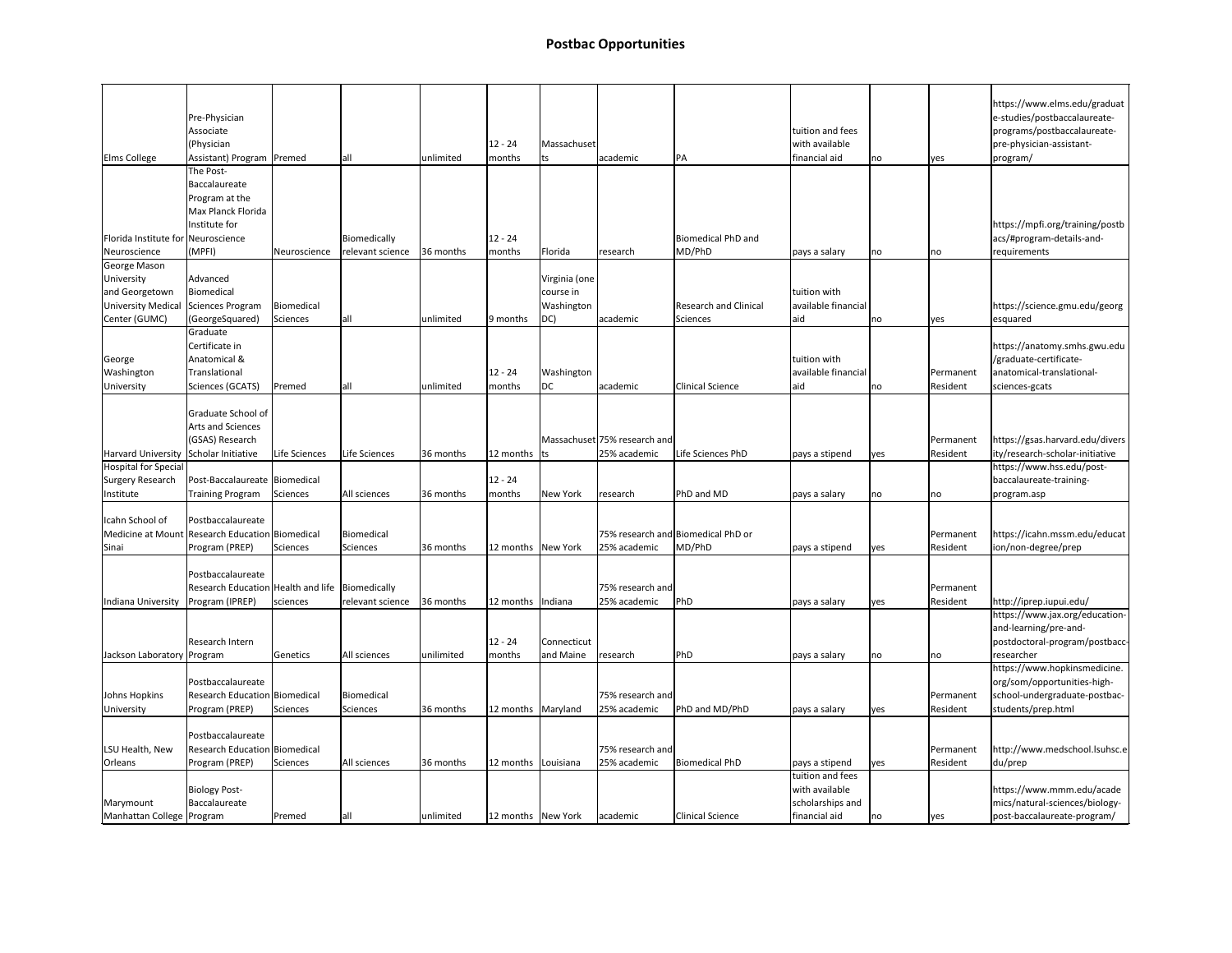|                           | <b>Research Scholars</b>                            |              |                  |                |                     |                       |                                  |                           |                                   |            |            |                                 |
|---------------------------|-----------------------------------------------------|--------------|------------------|----------------|---------------------|-----------------------|----------------------------------|---------------------------|-----------------------------------|------------|------------|---------------------------------|
|                           | Program in the                                      |              |                  | unlimited      |                     |                       |                                  |                           |                                   |            |            | https://bcs.mit.edu/diversity-  |
| Massachusetts             | Department of                                       |              |                  | (preference to |                     |                       |                                  |                           |                                   |            |            | equity-and-inclusion-bcs-and-   |
| Institute of              | <b>Brain and Cognitive</b>                          |              |                  | 24 months or   |                     |                       | Massachuset 80% research,        |                           |                                   |            | Permanent  | building-46/outreach/research-  |
| Technology                | <b>Sciences</b>                                     | Neuroscience | <b>STEM</b>      | less)          | $ 24$ months $ ts $ |                       | 20% academic                     | PhD                       | pays a stipend                    | yes        | Resident   | scholars-program                |
|                           |                                                     |              |                  |                |                     |                       |                                  |                           |                                   |            |            | https://college.mayo.edu/acade  |
|                           |                                                     |              |                  |                |                     |                       |                                  |                           |                                   |            |            | mics/biomedical-research-       |
|                           | Post-baccalaureate                                  |              |                  |                |                     |                       |                                  |                           |                                   |            |            | training/post-baccalaureate-    |
|                           | <b>Research Education Biomedical</b>                |              | Biomedical       |                |                     |                       | 75% research and                 |                           |                                   |            | Permanent  | research-education-program-     |
| Mayo Clinic               | Program (PREP)                                      |              |                  |                |                     |                       | 25% academic                     | PhD and MD/PhD            |                                   |            |            |                                 |
|                           |                                                     | Sciences     | Sciences         | 36 months      |                     | 12 months   Minnesota |                                  |                           | pays a salary                     | yes        | Resident   | $ $ prep/                       |
|                           |                                                     |              |                  |                |                     |                       |                                  |                           |                                   |            |            | https://college.mayo.edu/acade  |
|                           | Graduate Research                                   |              |                  |                |                     |                       |                                  |                           |                                   |            |            | mics/biomedical-research-       |
|                           | Education Program   Biomedical                      |              |                  |                | $12 - 24$           |                       |                                  |                           |                                   |            |            | training/graduate-research-     |
| Mayo Clinic               | (GREP)                                              | Sciences     | <b>STEM</b>      | unlimited      | months              | Minnesota             | both                             | Biomedical PhD            | pays a salary                     | no         | <b>yes</b> | education-program-grep/         |
|                           |                                                     |              |                  |                |                     |                       |                                  |                           |                                   |            |            |                                 |
|                           | Postbaccalaureate                                   | Biomedically |                  |                |                     |                       |                                  |                           |                                   |            |            | https://medicine.musc.edu/div   |
| <b>Medical University</b> | Research Education relevant                         |              | Biomedically     |                |                     | South                 | 75% research and                 |                           |                                   |            | Permanent  | ersity/pipeline-programs/prep-  |
| of South Carolina         | Program (PREP)                                      | science      | relevant science | 36 months      | 12 months           | Carolina              | 25% academic                     | MD.                       | unknown                           | yes        | Resident   | program                         |
| Memorial Sloan            |                                                     |              |                  |                |                     |                       |                                  |                           |                                   |            |            |                                 |
| <b>Kettering Cancer</b>   |                                                     | Biomedical   | Biomedically     |                |                     |                       |                                  |                           |                                   |            | Permanent  | https://www.mskcc.org/educati   |
| Center (MSK)              | MSK Bridge                                          | Sciences     | relevant science | 36 months      | 24 months New York  |                       | both                             | PhD and MD/PhD            | pays a stipend                    | <b>yes</b> | Resident   | on-training/msk-bridge          |
| National Institute        |                                                     |              |                  |                | 12 months           |                       |                                  |                           |                                   |            |            |                                 |
|                           | of General Medical Postbaccalaureate   Biomedically |              |                  |                | with a              |                       |                                  |                           |                                   |            |            |                                 |
| <b>Sciences</b>           | Research Education relevant                         |              | Biomedically     |                | possible            |                       | 75% research and                 |                           |                                   |            | Permanent  | https://www.nigms.nih.gov/trai  |
| (NIH/NIGMS)               | Program (PREP)                                      | science      | relevant science | 36 months      | additional          | multiple              | 25% academic                     | doctoral degree programs  | varies                            | lyes       | Resident   | ning/PREP                       |
|                           |                                                     |              |                  |                |                     |                       |                                  |                           |                                   |            |            |                                 |
|                           | Post Baccalaureate                                  |              |                  |                |                     |                       |                                  |                           | tuition and fees                  |            |            |                                 |
| Northwestern              |                                                     |              |                  |                |                     |                       |                                  |                           |                                   |            |            | https://www.nwhealth.edu/aca    |
| <b>Health Sciences</b>    | Premedical                                          |              |                  |                | individualiz        |                       |                                  |                           | with available                    |            |            | demics/undergraduate-health-    |
| University                | Program                                             | Premed       | all              | unlimited      | ed                  | Minnesota             | academic                         | <b>Clinical Science</b>   | financial aid                     | no         | no         | sciences/post-bacc/             |
|                           |                                                     |              |                  |                |                     |                       |                                  |                           |                                   |            |            |                                 |
|                           |                                                     |              |                  |                |                     |                       |                                  |                           |                                   |            |            |                                 |
|                           | <b>NU</b>                                           |              |                  |                |                     |                       |                                  |                           |                                   |            |            |                                 |
|                           | Postbaccalaureate                                   |              |                  |                |                     |                       |                                  |                           |                                   |            |            |                                 |
| Northwestern              | <b>Research Education</b>                           |              | Biomedically     |                |                     |                       | 75% research and                 |                           |                                   |            | Permanent  | http://www.nuin.northwestern.   |
| University                | Program (NU PREP) Neuroscience                      |              | relevant science | 36 months      | 12 months Illinois  |                       | 25% academic                     | Biomedical PhD            | unknown                           | lyes       | Resident   | edu/postbac-program/            |
|                           |                                                     |              |                  |                |                     |                       |                                  |                           |                                   |            |            |                                 |
|                           | Post-baccalaureate                                  |              |                  |                |                     |                       |                                  |                           | tuition and fees                  |            |            |                                 |
| Northwestern              | Certificate                                         |              |                  |                | $12 - 24$           |                       |                                  | Graduate and Professional | with available                    |            |            | https://sps.northwestern.edu/p  |
| University                | Programs                                            | multiple     | all              | unlimited      | months              | Illinois              | academic                         | Programs                  | financial aid                     | no         | <b>yes</b> | ost-baccalaureate/              |
|                           |                                                     |              |                  |                |                     |                       |                                  |                           |                                   |            |            |                                 |
|                           | Postbaccalaureate                                   |              |                  |                |                     |                       |                                  |                           |                                   |            |            |                                 |
| <b>Ohio State</b>         | Research Education Biomedical                       |              | Biomedical       |                |                     |                       | 75% research and                 |                           |                                   |            | Permanent  |                                 |
| University                | Program (PREP)                                      | Sciences     | Sciences         | 36 months      | 12 months Ohio      |                       | 25% academic                     | Biomedical PhD            | pays a salary                     | yes        | Resident   | http://www.go.osu.edu/prep      |
|                           |                                                     |              |                  |                |                     |                       |                                  |                           |                                   |            |            |                                 |
|                           | Postbaccalaureate                                   | Biomedically |                  |                |                     |                       |                                  |                           |                                   |            |            | https://www.ohsu.edu/postbac    |
|                           | Oregon Health and Research Education relevant       |              | Biomedically     |                |                     |                       | 75% research and                 |                           |                                   |            | Permanent  | calaureate-research-education-  |
|                           |                                                     |              |                  | 36 months      |                     |                       | 25% academic                     | Biomedical PhD            |                                   |            |            |                                 |
| Science University        | Program (PREP)                                      | science      | relevant science |                | 12 months   Oregon  |                       |                                  |                           | pays a salary<br>tuition and fees | yes        | Resident   | program                         |
|                           |                                                     |              |                  |                |                     |                       |                                  |                           |                                   |            |            |                                 |
|                           |                                                     |              |                  |                |                     |                       |                                  |                           | with available                    |            |            | https://admissions.oregonstate. |
| Oregon State              | Post-bacc Pre-med                                   |              |                  |                |                     |                       |                                  |                           | scholarships and                  |            |            | edu/post-baccalaureate-         |
| University                | program                                             | Premed       | all              | unlimited      | 24 months   Oregon  |                       | academic                         | MD.                       | financial aid                     | no         | no         | students                        |
|                           |                                                     |              |                  |                |                     |                       |                                  |                           |                                   |            |            |                                 |
|                           | Postbaccalaureate                                   | Biomedically |                  |                |                     |                       |                                  |                           |                                   |            |            |                                 |
|                           | <b>Research Education relevant</b>                  |              | Biomedically     |                |                     |                       | 75% research and Biomedical PhD, |                           |                                   |            | Permanent  | https://vet.purdue.edu/prep/in  |
| Purdue University         | Program (PREP)                                      | science      | relevant science | 36 months      | 12 months   Indiana |                       | 25% academic                     | DVM/PhD, and MD/PhD       | pays a stipend                    | lyes       | Resident   | dex.php                         |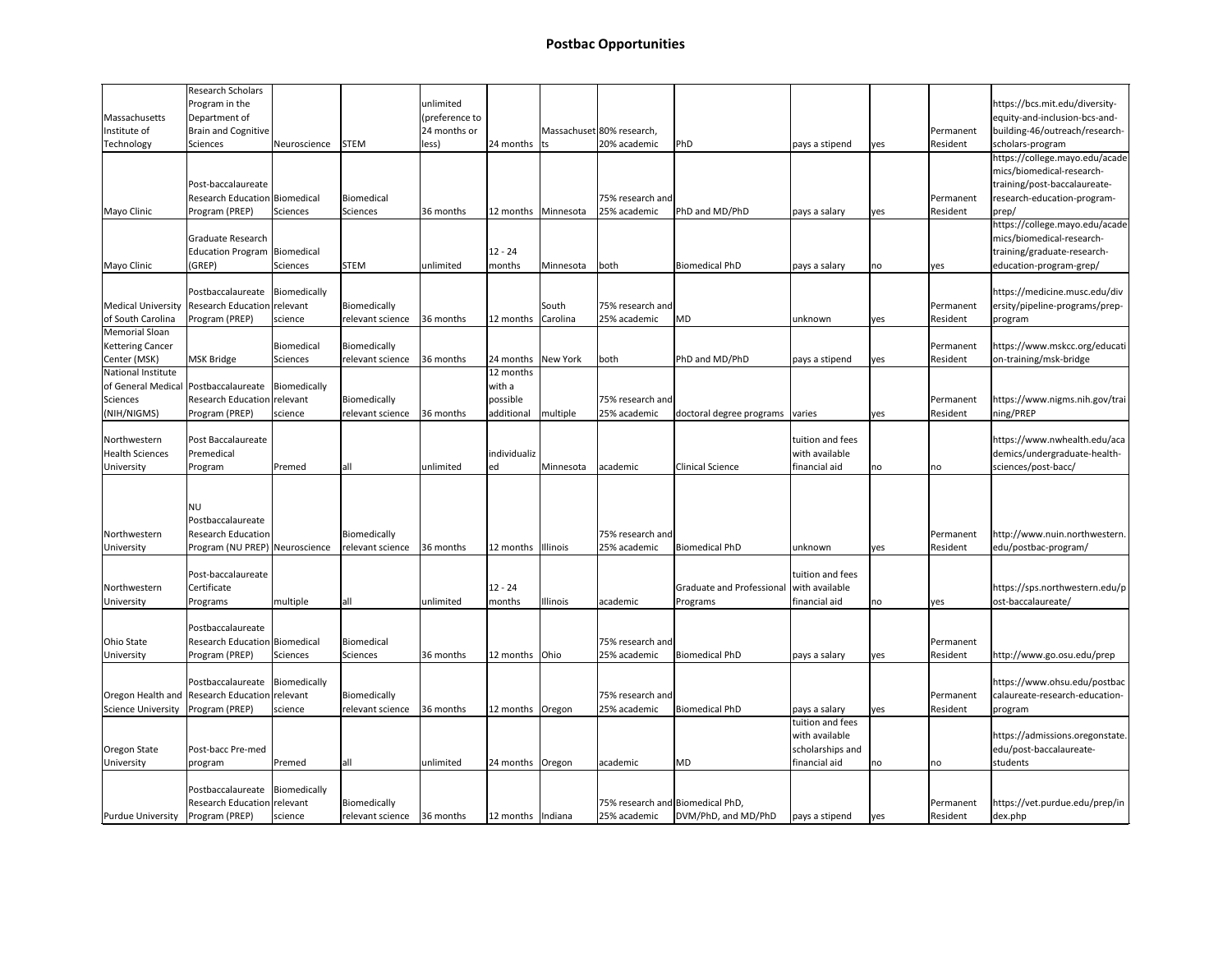|                                         |                                                     |              |                            |             |                      |             |                  |                                                 |                     |                         |            | https://www.rosalindfranklin.e  |
|-----------------------------------------|-----------------------------------------------------|--------------|----------------------------|-------------|----------------------|-------------|------------------|-------------------------------------------------|---------------------|-------------------------|------------|---------------------------------|
|                                         |                                                     |              |                            |             |                      |             |                  |                                                 |                     |                         |            | du/academics/college-of-health- |
| <b>Rosalind Franklin</b>                | Pre-Matriculation                                   |              |                            |             |                      |             |                  |                                                 |                     |                         |            | professions/pre-matriculation-  |
| University                              | Program (PMP)                                       | Premed       | lall                       | unlimited   | 5 months             | Illinois    | academic         | MD                                              | free                | lyes                    | no         | program/                        |
|                                         |                                                     |              |                            |             |                      |             |                  |                                                 | tuition with        |                         |            | https://dev-sfsu-               |
| San Francisco State   Formal Post-Bac   |                                                     |              |                            |             | 12 - 24              |             |                  |                                                 | available financial |                         | Permanent  | prehealth.pantheonsite.io/form  |
| University                              | Program                                             | Premed       | lall                       | unlimited   | months               | California  | academic         | Clinical Science                                | aid                 | no                      | Resident   | al-post-bac                     |
|                                         |                                                     |              |                            |             |                      |             |                  |                                                 | tuition with        |                         |            | https://dev-sfsu-               |
| San Francisco State   Pre-Nursing Post- |                                                     |              |                            |             |                      |             |                  |                                                 | available financial |                         | Permanent  | prehealth.pantheonsite.io/nursi |
| University                              | Bac Program                                         | Nursing      | lall                       | unlimited   | 15 months California |             | academic         | Nursing and PA                                  | aid                 | no                      | Resident   | ng-post-bac                     |
|                                         | Advanced Core in                                    |              |                            |             |                      |             |                  |                                                 | tuition with        |                         |            |                                 |
|                                         | <b>Health Sciences</b>                              |              |                            |             | $6 - 12$             | Pennsylvani |                  |                                                 | available financial |                         |            | https://postbac.cst.temple.edu/ |
| <b>Temple University</b>                | Post-Bacc Program   Premed                          |              | all                        | unlimited   | months               | ıа          | academic         | Clinical Science                                | aid                 | no                      | no         | index                           |
|                                         |                                                     |              |                            |             |                      |             |                  |                                                 |                     |                         |            |                                 |
|                                         | Postbaccalaureate                                   |              |                            |             |                      |             |                  |                                                 |                     |                         |            |                                 |
|                                         |                                                     |              |                            |             |                      |             |                  |                                                 |                     |                         |            |                                 |
|                                         | <b>Research Education Biomedical</b>                |              | Biomedical                 |             |                      |             |                  | Massachuset 75% research and Biomedical PhD and |                     |                         | Permanent  | https://gsbs.tufts.edu/academic |
| <b>Tufts University</b>                 | Program (PREP)                                      | Sciences     | Sciences                   | 36 months   | 12 months $ ts $     |             | 25% academic     | MD/PhD                                          | pays a stipend      | <b>yes</b>              | Resident   | s/PREP                          |
|                                         |                                                     |              |                            |             |                      |             |                  |                                                 |                     |                         |            |                                 |
|                                         |                                                     |              |                            |             |                      |             |                  |                                                 |                     |                         |            |                                 |
|                                         | Post-Baccalaureate                                  |              |                            |             |                      |             |                  |                                                 |                     |                         |            |                                 |
| University of                           | Research Education Biomedically                     |              |                            |             |                      |             |                  |                                                 |                     |                         |            |                                 |
| Alabama at                              | Program Scholars                                    | relevant     | Biomedically               |             |                      |             |                  | 75% research and Biomedical PhD and             |                     |                         | Permanent  |                                 |
| Birmingham                              | (PREP Scholars)                                     | science      | relevant science           | 36 months   | 12 months   Alabama  |             | 25% academic     | MD/PhD                                          | pays a stipend      | lyes                    | Resident   | https://www.uab.edu/prep/       |
|                                         |                                                     |              |                            |             |                      |             |                  |                                                 |                     | yes (for                |            |                                 |
|                                         | Postbaccalaureate                                   |              |                            |             |                      |             |                  |                                                 |                     | American                |            |                                 |
| University of                           | <b>Research Education</b>                           |              | Biomedically               |             |                      |             | 75% research and |                                                 |                     | Indians/Alask Permanent |            | https://pathology.arizona.edu/  |
| Arizona                                 | Program (PREP)                                      | Pathology    | relevant science           | 36 months   | 12 months   Arizona  |             | 25% academic     | Biomedical PhD                                  | pays a salary       | an Natives)             | Resident   | uaprep                          |
|                                         |                                                     |              |                            |             |                      |             |                  |                                                 |                     |                         |            |                                 |
|                                         | AMSNY/SMBS Post-                                    |              |                            | after being |                      |             |                  |                                                 |                     |                         |            | http://medicine.buffalo.edu/ed  |
|                                         |                                                     |              |                            |             |                      |             |                  |                                                 |                     |                         |            |                                 |
| University of                           | Baccalaureate                                       |              |                            | denied from |                      |             |                  |                                                 |                     |                         |            | ucation/md/diversity/post-      |
| <b>Buffalo</b>                          | Program                                             | Premed       | lall                       | med school  | 12 months New York   |             | academic         | MD                                              | pays a stipend      | lyes                    | no         | bacc.html                       |
|                                         |                                                     |              |                            |             |                      |             |                  |                                                 | tuition and fees    |                         |            | https://extension.berkeley.edu/ |
|                                         |                                                     |              |                            |             |                      |             |                  |                                                 | with available      |                         |            | public/category/courseCategory  |
|                                         | Post-Baccalaureate                                  |              |                            |             |                      |             |                  |                                                 | financial aid (not  |                         |            | CertificateProfile.do?method=lo |
| University of                           | <b>Accelerated Health</b>                           |              |                            |             |                      |             |                  |                                                 | eligible for fedral |                         |            | ad&certificateId=59295420#pre   |
| California, Berkeley Sciences Program   |                                                     | Premed       | All sciences               | unlimited   | 12 months California |             | academic         | MD and DO                                       | aid)                | no                      | no         | reqs                            |
|                                         |                                                     |              |                            |             |                      |             |                  |                                                 | tuition and fees    |                         |            |                                 |
|                                         | Department of                                       |              |                            |             |                      |             |                  |                                                 | with available      |                         |            |                                 |
|                                         | Psychology's Post-                                  |              |                            |             |                      |             |                  |                                                 | financial aid (not  |                         |            |                                 |
| University of                           | Baccalaureate                                       |              |                            |             | $18 - 24$            |             |                  |                                                 | eligible for fedral |                         |            | https://psychology.berkeley.ed  |
|                                         | California, Berkeley Certificate Program Psychology |              | lall                       | unlimited   | months               | California  | both             | Research Psychology PhD                         | aid)                | no                      | no         | u/post-bac/overview             |
|                                         |                                                     |              |                            |             |                      |             |                  |                                                 |                     |                         |            |                                 |
|                                         | Postbaccalaureate Biomedically                      |              |                            |             |                      |             |                  |                                                 |                     |                         |            |                                 |
| University of                           | Research Education relevant                         |              | Biomedically               |             |                      |             | 75% research and |                                                 |                     |                         | Permanent  |                                 |
| California, Davis                       | Program (PREP)                                      | science      | relevant science           | 36 months   | 12 months California |             | 25% academic     | Biomedical PhD                                  | pays a salary       | yes                     | Resident   | https://prep.ucdavis.edu/       |
|                                         | UC.                                                 |              |                            |             |                      | California  |                  |                                                 | tuition and fees    |                         |            |                                 |
|                                         |                                                     |              |                            |             |                      |             |                  |                                                 |                     |                         |            |                                 |
| University of                           | Postbaccalaureate                                   |              |                            |             |                      | (must be    |                  |                                                 | with available      |                         |            | https://health.ucdavis.edu/post |
| California, Davis                       | Consortium                                          | Premed       | lall                       | unlimited   | unknown              | California  | academic         | MD                                              | financial aid       | <b>yes</b>              | <b>yes</b> | bacc-consortium/                |
|                                         |                                                     |              |                            |             |                      |             |                  |                                                 | tuition and fees    |                         |            |                                 |
|                                         |                                                     |              |                            |             |                      |             |                  |                                                 | with available      |                         |            |                                 |
|                                         | Post-Baccalaureate                                  |              |                            |             |                      |             | academic with    |                                                 | scholarships and    |                         |            |                                 |
|                                         | Program in                                          |              |                            |             |                      |             | application      | Graduate Psychology,                            | financial aid (not  |                         |            | https://ps.soceco.uci.edu/post- |
| University of                           | Psychological                                       |              |                            |             | 9 - 24               |             | (research or     | Clinical Psychology, Public                     | eligible for        |                         |            | bacc-page/post-baccalaureate-   |
| California, Irvine                      | Science                                             | Psychology   | all                        | unlimited   | months               | California  | internship)      | Health, MD                                      | financial aid)      | no                      | lyes       | program-psychological-science   |
|                                         |                                                     |              |                            |             |                      |             |                  |                                                 |                     |                         |            |                                 |
| University of                           | Postbaccalaureate                                   | Biomedically |                            |             | 9 month              |             |                  |                                                 |                     |                         |            |                                 |
| California, Santa                       | Research Education relevant                         |              | Biomedically               |             | (max of 24           |             |                  | 75% research and biomedically relevant          |                     |                         | Permanent  | https://stemdiv.ucsc.edu/resea  |
| Cruz                                    | Program (PREP)                                      | science      | relevant science 36 months |             | months)              | California  | 25% academic     | science PhD                                     | pays a salary       | lyes                    | Resident   | rch-opportunities/prep/         |
|                                         |                                                     |              |                            |             |                      |             |                  |                                                 |                     |                         |            |                                 |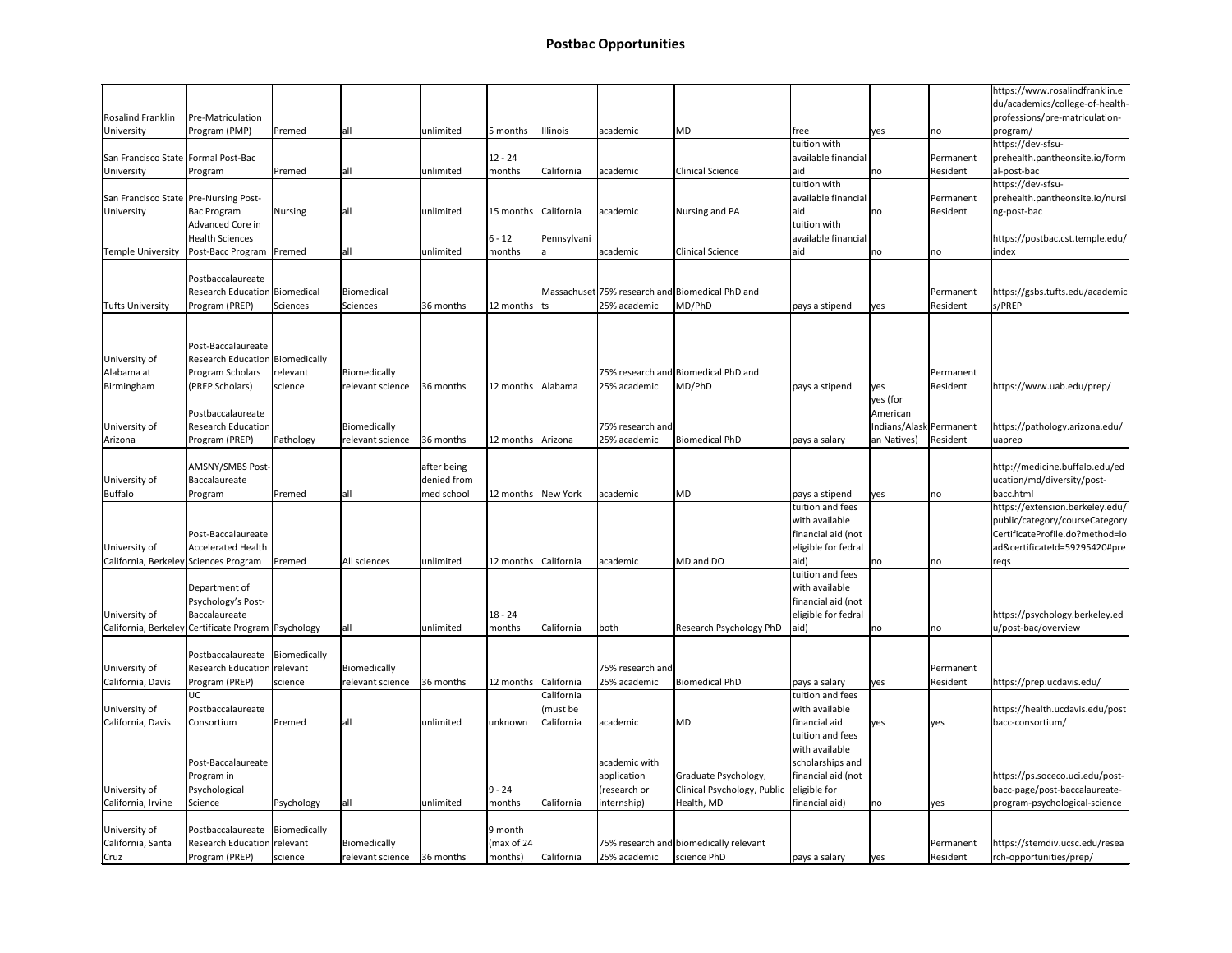|                     | Postbaccalaureate   Biomedically       |              |                  |           |                      |          |                              |                          |                   |      |           |                                 |
|---------------------|----------------------------------------|--------------|------------------|-----------|----------------------|----------|------------------------------|--------------------------|-------------------|------|-----------|---------------------------------|
| University of       | Research Education relevant            |              | Biomedically     |           |                      |          | 75% research and             |                          |                   |      | Permanent |                                 |
|                     |                                        |              |                  |           |                      |          |                              |                          |                   |      |           |                                 |
| Chicago             | Program (PREP)                         | science      | relevant science | 36 months | 12 months   Illinois |          | 25% academic                 | <b>Biomedical PhD</b>    | pays a stipend    | yes  | Resident  | http://bsdprep.uchicago.edu/    |
|                     | Postbaccalaureate Biomedically         |              |                  |           |                      |          |                              |                          |                   |      |           |                                 |
| University of       | Research Education relevant            |              | Biomedically     |           |                      |          | 75% research and             |                          |                   |      | Permanent | https://med.uc.edu/education/   |
|                     |                                        |              |                  | 36 months |                      |          |                              |                          |                   |      |           |                                 |
| Cincinnati          | Program (PREP)                         | science      | relevant science |           | 12 months Ohio       |          | 25% academic                 | <b>Biomedical PhD</b>    | pays a salary     | yes  | Resident  | graduate-education/PREP         |
|                     | Postbaccalaureate                      |              |                  |           |                      |          |                              |                          |                   |      |           |                                 |
| University of       | Research Education Infectious          |              |                  |           |                      |          | 75% research and             |                          |                   |      | Permanent |                                 |
|                     |                                        |              |                  |           |                      |          |                              |                          |                   |      |           |                                 |
| Georgia             | Program (PREP)                         | Diseases     | Life Sciences    | 36 months | 12 months Georgia    |          | 25% academic                 | PhD and MD/PhD           | pays a stipend    | yes  | Resident  | http://prep.uga.edu/            |
|                     | Portal to                              |              |                  |           |                      |          |                              |                          |                   |      |           |                                 |
|                     |                                        |              |                  |           |                      |          |                              |                          |                   |      |           |                                 |
|                     | Biomedical                             |              |                  |           |                      |          |                              |                          |                   |      |           |                                 |
|                     | Research Careers                       |              |                  |           |                      |          |                              |                          |                   |      |           |                                 |
|                     | Postbaccalaureate                      |              |                  |           |                      |          |                              |                          |                   |      |           |                                 |
|                     | <b>Research Education Biomedically</b> |              |                  |           |                      |          |                              |                          |                   |      |           |                                 |
| University of       | Program (PBRC                          | relevant     | Biomedically     |           |                      |          | 75% research and             |                          |                   |      | Permanent |                                 |
| Illinois            | PREP)                                  | science      | relevant science | 36 months | 12 months   Illinois |          | 25% academic                 | <b>Biomedical PhD</b>    | pays a salary     | lyes | Resident  | https://pbrc-prep.uic.edu/      |
|                     |                                        |              |                  |           |                      |          |                              |                          |                   |      |           |                                 |
|                     | Postbaccalaureate                      |              |                  |           |                      |          |                              |                          |                   |      |           |                                 |
|                     | <b>Research Education Biomedical</b>   |              | Biomedical       |           |                      |          | 75% research and             |                          |                   |      | Permanent | http://www.medicine.uiowa.ed    |
| University of Iowa  | Program (PREP)                         | Sciences     | Sciences         | 36 months | 12 months lowa       |          | 25% academic                 | PhD and MD/PhD           | pays a stipend    | yes  | Resident  | u/prep                          |
|                     |                                        |              |                  |           |                      |          |                              |                          |                   |      |           |                                 |
|                     | Postbaccalaureate                      |              |                  |           |                      |          |                              |                          |                   |      |           |                                 |
| University of       | Research Education Biomedical          |              | Biomedical       |           |                      |          | 75% research and             |                          |                   |      | Permanent |                                 |
| Kansas              | Program (PREP)                         | Sciences     | Sciences         | 36 months | 12 months   Kansas   |          | 25% academic                 | PhD in the sciecnes      | pays a stipend    | lyes | Resident  | https://prep.ku.edu/            |
|                     | Science Training for                   |              |                  |           |                      |          |                              |                          |                   |      |           |                                 |
|                     | Advancing                              |              |                  |           |                      |          |                              |                          |                   |      |           |                                 |
|                     |                                        |              |                  |           |                      |          |                              |                          |                   |      |           |                                 |
|                     | Biomedical                             |              |                  |           |                      |          |                              |                          |                   |      |           |                                 |
|                     | Research                               |              |                  |           |                      |          |                              |                          |                   |      |           |                                 |
|                     | Postbaccalaureate                      |              |                  |           |                      |          |                              |                          |                   |      |           |                                 |
| University of       | Program (STAR-                         | Biomedical   | Biomedical       |           |                      |          | 75% research and             |                          |                   |      | Permanent | http://lifesciences.umaryland.e |
| Maryland            | PREP)                                  | Sciences     | Sciences         | 36 months | 12 months   Maryland |          | 25% academic                 | PhD                      | pays a salary     | lyes | Resident  | du/STAR-PREP/                   |
|                     |                                        |              |                  |           |                      |          |                              |                          |                   |      |           |                                 |
|                     |                                        |              |                  |           |                      |          |                              |                          |                   |      |           | https://oes.umd.edu/professio   |
|                     |                                        |              |                  |           |                      |          |                              |                          | tuition and fees  |      |           | nals-post-baccalaureates/post-  |
| University of       | Science in the                         |              |                  |           | individualiz         |          |                              | Biomedical PhD and       | (not eligible for |      |           | baccalaureate-                  |
| Maryland            | Evening (SIE)                          | Premed       | lall             | unlimited | ed                   | Maryland | academic                     | <b>Clinical Sciences</b> | fedral aid)       | no   | yes       | programs/science-evening        |
|                     |                                        |              |                  |           |                      |          |                              |                          |                   |      |           |                                 |
| University of       | Postbaccalaureate                      |              |                  |           |                      |          |                              |                          |                   |      |           |                                 |
| Massachusetts       | <b>Research Education</b>              |              |                  |           |                      |          | Massachuset 75% research and |                          |                   |      | Permanent |                                 |
|                     |                                        |              |                  |           |                      |          |                              |                          |                   |      |           |                                 |
| Amherst             | Program (PREP)                         | All sciences | All sciences     | 36 months | 12 months $ ts $     |          | 25% academic                 | <b>Biomedical PhD</b>    | unknown           | yes  | Resident  | https://umassprep.org/          |
| University of       |                                        |              |                  |           |                      |          |                              |                          |                   |      |           |                                 |
| Massachusetts       | Postbaccalaureate                      |              |                  |           |                      |          |                              |                          |                   |      |           | https://www.umassmed.edu/gs     |
| <b>Chan Medical</b> | <b>Research Education Biomedical</b>   |              | Biomedical       |           |                      |          | Massachuset 75% research and |                          |                   |      | Permanent | bs/academics/prep/program-      |
| School              | Program (PREP)                         | Sciences     | Sciences         | 36 months | 12 months $ ts $     |          | 25% academic                 | <b>Biomedical PhD</b>    | unknown           | lyes | Resident  | overview/                       |
|                     |                                        |              |                  |           |                      |          |                              |                          |                   |      |           |                                 |
|                     |                                        |              |                  |           |                      |          |                              |                          |                   |      |           | https://medicine.umich.edu/me   |
|                     | Postbac Research                       |              |                  |           |                      |          |                              |                          |                   |      |           | dschool/education/non-degree-   |
| University of       | <b>Education Program   Biomedical</b>  |              | Biomedical       |           |                      |          | 75% research and             |                          |                   |      | Permanent | programs/postbac-research-      |
| Michigan            | (UM PREP)                              | Sciences     | Sciences         | 36 months | 12 months   Michigan |          | 25% academic                 | <b>Biomedical PhD</b>    | pays a salary     | lyes | Resident  | education-program-um-prep       |
|                     |                                        |              |                  |           |                      |          |                              |                          |                   |      |           |                                 |
|                     |                                        |              |                  |           |                      |          |                              |                          |                   |      |           |                                 |
|                     | Post-Baccalaureate                     |              |                  |           |                      |          |                              |                          |                   |      |           |                                 |
| University of       | Research Education Biomedical          |              | Biomedical       |           |                      |          | 75% research and             |                          |                   |      | Permanent | http://www.prepscholars.misso   |
| Missouri            | Program (PREP)                         | Sciences     | Sciences         | 36 months | 12 months   Missouri |          | 25% academic                 | <b>Biomedical PhD</b>    | unknown           |      | Resident  | uri.edu/                        |
|                     |                                        |              |                  |           |                      |          |                              |                          |                   | lyes |           |                                 |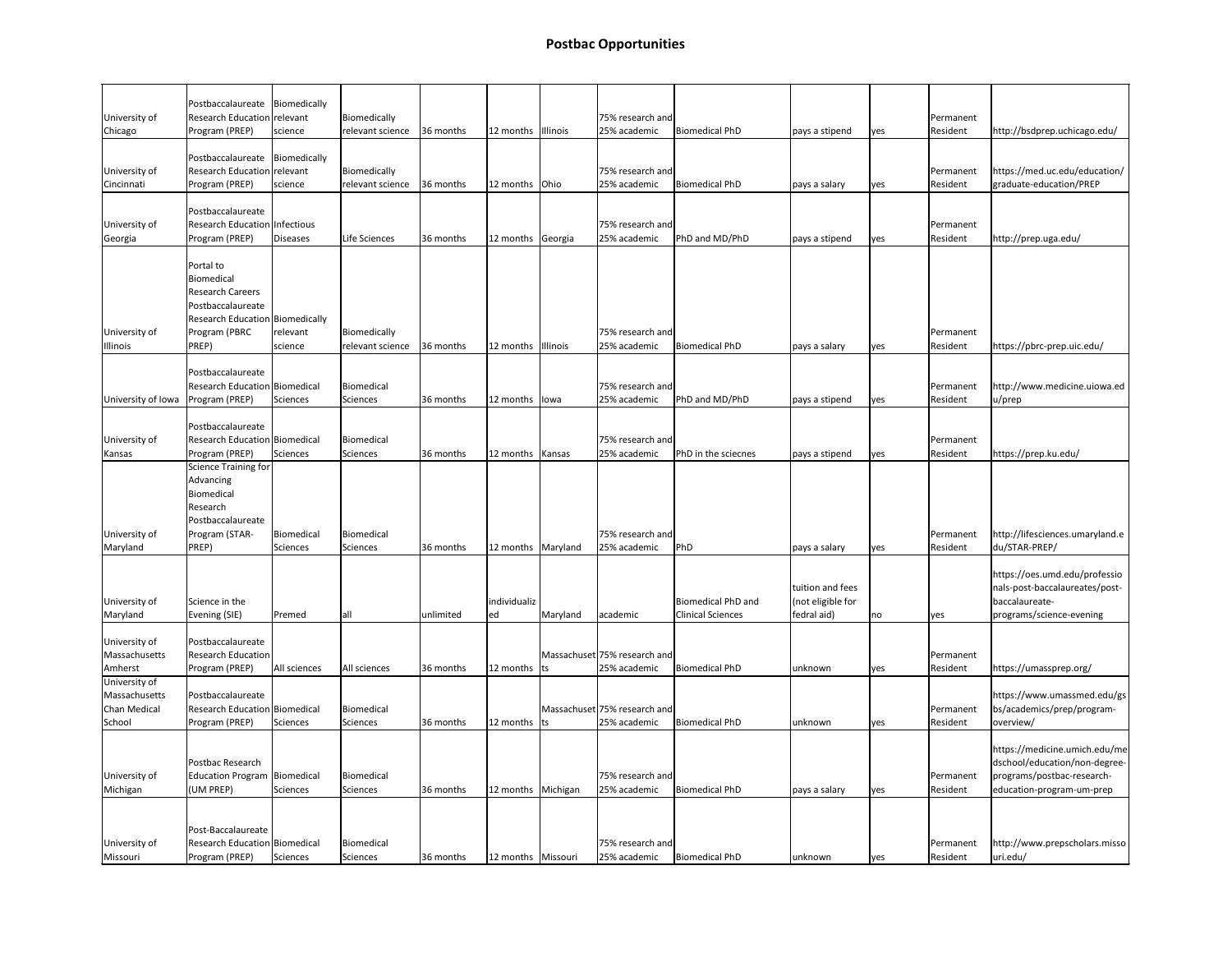## **Postbac Opportunities**

|                                 | Postbaccalaureate                               |              |                                  |           |                      |                            |                                       |                                        |                  |            |                       |                                  |
|---------------------------------|-------------------------------------------------|--------------|----------------------------------|-----------|----------------------|----------------------------|---------------------------------------|----------------------------------------|------------------|------------|-----------------------|----------------------------------|
| University of New<br>Mexico     | Research Education Biomedical<br>Program (PREP) | Sciences     | Biomedical<br>Sciences           | 36 months |                      | 12 months   New Mexico     | 75% research and<br>25% academic      | Biomedical PhD                         | pays a salary    |            | Permanent<br>Resident | http://prep.unm.edu/             |
|                                 |                                                 |              |                                  |           |                      |                            |                                       |                                        |                  | lyes       |                       |                                  |
|                                 | University of North   Postbaccalaureate         |              |                                  |           |                      |                            |                                       |                                        |                  |            |                       |                                  |
| Carolina School of              | Research Education Biomedical                   |              | Biomedical                       |           |                      | North                      | 75% research and                      |                                        |                  |            | Permanent             | https://www.med.unc.edu/oge      |
| Medicine                        | Program (PREP)                                  | Sciences     | Sciences                         | 36 months | 12 months            | Carolina                   | 25% academic                          | Biomedical PhD                         | pays a stipend   | <b>ves</b> | Resident              | /stad/prep/                      |
|                                 |                                                 |              |                                  |           |                      |                            |                                       |                                        |                  |            |                       |                                  |
|                                 | Postbaccalaureate Biomedically                  |              |                                  |           | 12 months            |                            |                                       |                                        |                  |            |                       |                                  |
| University of                   | <b>Research Education</b>                       | relevant     |                                  |           | to 24                | Pennsylvani                | 75% research and                      |                                        |                  |            | Permanent             | http://www.med.upenn.edu/pr      |
| Pennsylvania                    | Program (PREP)                                  | science      | All sciences                     | 36 months | months               |                            | 25% academic                          | Biomedical PhD                         | pays a stipend   | <b>ves</b> | Resident              | ep/                              |
|                                 | Pre-Health Post-                                |              |                                  |           |                      |                            |                                       |                                        | tuition and fees |            |                       |                                  |
| University of                   | Baccalaureate                                   |              |                                  |           |                      | individualiz   Pennsylvani |                                       |                                        | with available   |            |                       | https://www.lps.upenn.edu/no     |
| Pennsylvania                    | Programs                                        | Premed       | all                              | unlimited | ed                   |                            | academic                              | <b>Clinical Science</b>                | financial aid    | no         | lyes                  | n-degree-programs/pre-health     |
|                                 |                                                 |              |                                  |           |                      |                            |                                       |                                        |                  |            |                       | https://www.asgraduate.pitt.ed   |
| University of                   | <b>Hot Metal Bridge</b>                         |              |                                  |           |                      | Pennsylvani                |                                       |                                        |                  |            | Permanent             | u/hot-metal-bridge-post-bac-     |
| Pittsburgh                      | Post-Bac Program                                | multiple     | all                              | unlimited | 12 months $ a $      |                            | both                                  | PhD                                    | pays a stipend   | <b>ves</b> | Resident              | program                          |
| University of                   |                                                 |              |                                  |           |                      |                            |                                       |                                        |                  |            |                       |                                  |
| <b>Rochester Medical</b>        | Postbaccalaureate                               |              |                                  |           |                      |                            |                                       |                                        |                  |            |                       | https://www.urmc.rochester.ed    |
| Center School of                | <b>Research Education Biomedical</b>            |              | Biomedical                       |           |                      |                            | 75% research and                      |                                        |                  |            | Permanent             | u/education/graduate/prep-       |
| Medicine and                    | Program (PREP)                                  | Sciences     | Sciences                         | 36 months | 12 months   New York |                            | 25% academic                          | Biomedical PhD                         | pays a stipend   | lyes       | Resident              | program.aspx                     |
|                                 |                                                 |              |                                  |           |                      |                            |                                       |                                        |                  |            |                       | https://www.sc.edu/study/colle   |
|                                 | Postbaccalaureate Biomedically                  |              |                                  |           |                      |                            |                                       |                                        |                  |            |                       | ges_schools/medicine/educatio    |
| University of South             | Research Education relevant                     |              |                                  |           |                      | lSouth                     | 75% research and                      |                                        |                  |            | Permanent             | n/graduate_programs/biomedic     |
|                                 | Program (PREP)                                  |              | Biomedically<br>relevant science | 36 months |                      |                            | 25% academic                          | Biomedical PhD                         |                  |            | Resident              | al_sciences/phd_program/prep     |
| Carolina<br>University of Texas |                                                 | science      |                                  |           | 12 months   Carolina |                            |                                       |                                        | pays a stipend   | lyes       |                       | program/index.php_               |
| <b>Health Science</b>           | Postbaccalaureate Biomedically                  |              |                                  |           |                      |                            |                                       |                                        |                  |            |                       | https://www.uthscsa.edu/acad     |
| Center at San                   | Research Education relevant                     |              | Biomedically                     |           |                      |                            |                                       | 75% research and Biomedically relevant |                  |            | Permanent             | emics/biomedical-                |
| Antonio                         | Program (PREP)                                  | science      | relevant science                 | 36 months | 12 months   Texas    |                            | 25% academic                          | science PhD                            | pays a salary    | lyes       | Resident              | sciences/prep                    |
|                                 |                                                 |              |                                  |           |                      |                            |                                       |                                        | tuition and fees |            |                       |                                  |
|                                 | <b>Post Baccalaureate</b>                       |              |                                  |           |                      |                            |                                       |                                        | with available   |            |                       | https://www.scps.virginia.edu/   |
| University of                   | Pre-Medical                                     |              |                                  |           |                      |                            |                                       |                                        | scholarships and |            |                       | post-baccalaureate-pre-medical-  |
| Virginia                        | Program                                         | Premed       | all                              | unlimited | 12 months Virginia   |                            | academic                              | MD                                     | financial aid    | no         | no                    | program                          |
| University of                   | Bridge to the                                   |              |                                  |           |                      |                            |                                       |                                        |                  |            | Permanent             | https://graduate.as.virginia.edu |
| Virginia                        | Doctorate                                       | multiple     | lall                             | unlimited | 24 months Virginia   |                            | academic                              | PhD                                    | pays a stipend   | lyes       | Resident              | /bridge-doctorate                |
|                                 |                                                 |              |                                  |           |                      |                            |                                       |                                        |                  |            |                       |                                  |
|                                 | Postbaccalaureate Biomedically                  |              |                                  |           |                      |                            |                                       |                                        |                  |            |                       |                                  |
| University of                   | <b>Research Education relevant</b>              |              | Biomedically                     |           |                      |                            | 75% research and                      |                                        |                  |            | Permanent             | https://depts.washington.edu/u   |
| Washington                      | Program (PREP)                                  | science      | relevant science                 | 36 months |                      |                            | 12 months   Washington   25% academic | Biomedical PhD                         | pays a salary    | lyes       | Resident              | wprep/                           |
|                                 |                                                 |              |                                  |           |                      |                            |                                       |                                        |                  |            |                       |                                  |
|                                 | Postbaccalaureate                               |              |                                  |           |                      |                            |                                       |                                        |                  |            |                       |                                  |
|                                 | Research and                                    |              |                                  |           |                      |                            |                                       |                                        |                  |            |                       |                                  |
|                                 | <b>Education Program</b>                        |              |                                  |           |                      |                            |                                       |                                        |                  |            |                       |                                  |
|                                 | at Upstate Medical                              |              |                                  |           |                      |                            |                                       |                                        |                  |            |                       |                                  |
| <b>Upstate Medical</b>          | University (PREP-                               | Biomedical   | Biomedically                     |           |                      |                            |                                       | Biomedical PhD and                     |                  |            | Permanent             | https://www.upstate.edu/grad/    |
| University                      | Up)                                             | Sciences     | relevant science                 | 24 months | 12 months   New York |                            | research                              | MD/PhD                                 | pays a salary    | lyes       | Resident              | programs/prep-up.php             |
|                                 |                                                 |              |                                  |           |                      |                            |                                       |                                        |                  |            |                       |                                  |
| Virginia                        | Postbaccalaureate                               | Biomedically |                                  |           |                      |                            |                                       |                                        |                  |            |                       | https://healthdisparities.vcu.ed |
| Commonwealth                    | <b>Research Education relevant</b>              |              | Biomedically                     |           |                      |                            | 75% research and                      |                                        |                  |            | Permanent             | u/researchtraining/post-         |
| University (VCU)                | Program (PREP)                                  | science      | relevant science                 | 36 months | 12 months   Virginia |                            | 25% academic                          | Biomedical PhD                         | pays a salary    | yes        | Resident              | baccalaureate-programs           |
|                                 |                                                 |              |                                  |           |                      |                            |                                       |                                        |                  |            |                       |                                  |
|                                 | Postbaccalaureate Biomedically                  |              |                                  |           |                      |                            |                                       |                                        |                  |            |                       |                                  |
|                                 | <b>Research Education relevant</b>              |              | Biomedically                     |           |                      |                            | 75% research and                      |                                        |                  |            | Permanent             |                                  |
| Virginia Tech                   | Program (PREP)                                  | science      | relevant science                 | 36 months | 12 months   Virginia |                            | 25% academic                          | Biomedical PhD                         | pays a salary    | yes        | Resident              | https://prep.apsc.vt.edu/        |